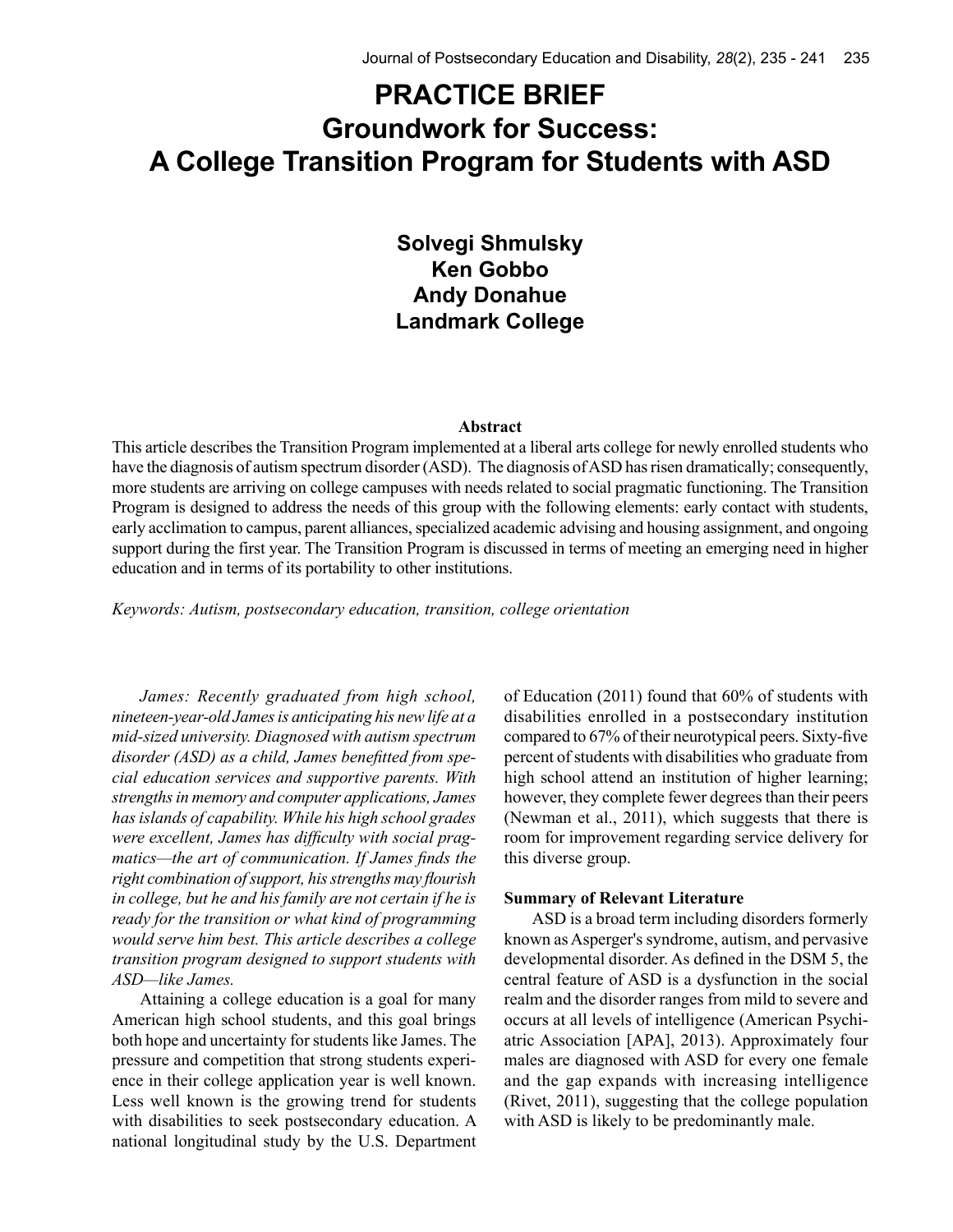With steadily increasing prevalence estimates, ASD is a fast growing member of the disability category. In 2014 the Center for Disease Control (CDC) reported that the rate of diagnosis for individuals with autism spectrum disorder climbed to one in 68, which represents a 20% increase in two years (CDC, 2014). ASD has been a top research priority spurring significant discovery in the last decade, and recommended future directions include identifying the needs of adults with ASD (Damiano et al., 2014). Heightened awareness of ASD symptoms, improved special education programs in schools, and greater access to therapies and medications have likely contributed to a rise in numbers of college students with ASD, a trend that is expected to continue (Wolf, Brown, & Bork, 2009).

Institutions of higher education have the financial and ethical interest to retain admitted students, thus they offer programs to smooth the transition of first year students (College Board, 2011). Ninety-six percent of colleges report having formal orientation programs for their new students (Barefoot, 2005). Recognizing the importance of high school to college transition, institutions strive to create learning environments in which students can connect with peers, faculty, and staff, thus increasing the chances of persistence to graduation (Astin, 1984; DeAngelis, 2003; Spady, 1971; Sparkman, Maulding, & Roberts, 2012; Tinto, 1975). Thematic programs stem from specific student needs and campus cultures. Variations now include outdoor adventure programs (Gass, Garvey, & Sugerman, 2003) and online programs (Cho, 2012; Dixon et al., 2012).

In 2010, the U.S. Department of Education awarded \$11 million in grants to 27 postsecondary institutions to develop and assess transition programs for students with intellectual disability, some of whom also have ASD. No such program exists to study transition for students with ASD who have average or above average intelligence (Pinder-Amaker, 2014); however, it is hypothesized that advanced preparation, particularly in social skills, is essential for success of this group (Ciccantelli, 2011). The Transition Program described in this article serves students on the spectrum whose intelligence is within the normal range.

#### **Depiction of Problem**

Transitioning to the college environment can be challenging for all first year students, including those with disabilities, and making social connections is critical to their success (Shepler & Woosley, 2012). What happens when an individual has difficulty connecting with others because he or she struggles with a neurobiological disorder like ASD? A student like this may desire social acceptance and friendship but

be reluctant to approach and befriend others due to a personal history of social challenge. Areas of challenge for individuals who have a diagnosis of ASD include social reciprocity, reading social situations, empathizing, understanding the minds and motivations of others, sensory sensitivity, and engaging appropriately in social conversations (CDC, 2014; Pennington, Cullinan, & Southern, 2014). These challenges persist in college (Gobbo & Shmulsky, 2013). In addition to social challenges, clinical anxiety is a challenge for many individuals with ASD, with co-occurrence estimates of 40% (van Steensel, et al, 2011). The hallmark difficulties of ASD can interfere with the development of social connections, thus specific programming to meet the needs of this group is critical for success.

### **Participant Demographics and Institutional Partners/Resources**

This article describes a Transition Program that has been implemented at a small liberal arts college. Facilitated by a director, this specialized program operates within the framework of the larger college orientation run by the division of Student Affairs. Each year 25- 30 students who have a documented ASD and normal intelligence, 85% of whom are male, participate in the program voluntarily.

## **Description of Practice: Transition Program for College Students with ASD**

Entering college can be a challenge for someone like James with a student profile similar to the one described at the introduction of this article. While James's academic strengths will help him in class, his social challenges can undermine success if he does not find a niche. A transition program helps all students adjust, but it is of particular value to students like James who live with a condition that affects social functioning.

Empirical evidence about how to best facilitate the college success of learners with ASD is spotty (Pinder-Amaker, 2014); however, stepped-up transitional support as well as the coordination of pre-existing college services have been cited as a promising steps that institutions can take. For example, colleges typically offer disability services, mental health counseling, career counseling, and health services, each of which can meet key ASD-related needs (Longtin, 2014). The following six practices, adapted from our programming at a small liberal arts college (Landmark College, 2014), are presented as suggestions that postsecondary institutions could adopt. While these elements are designed to support students who have a spectrum condition, they may be helpful for other learners who are at-risk during the first year, too.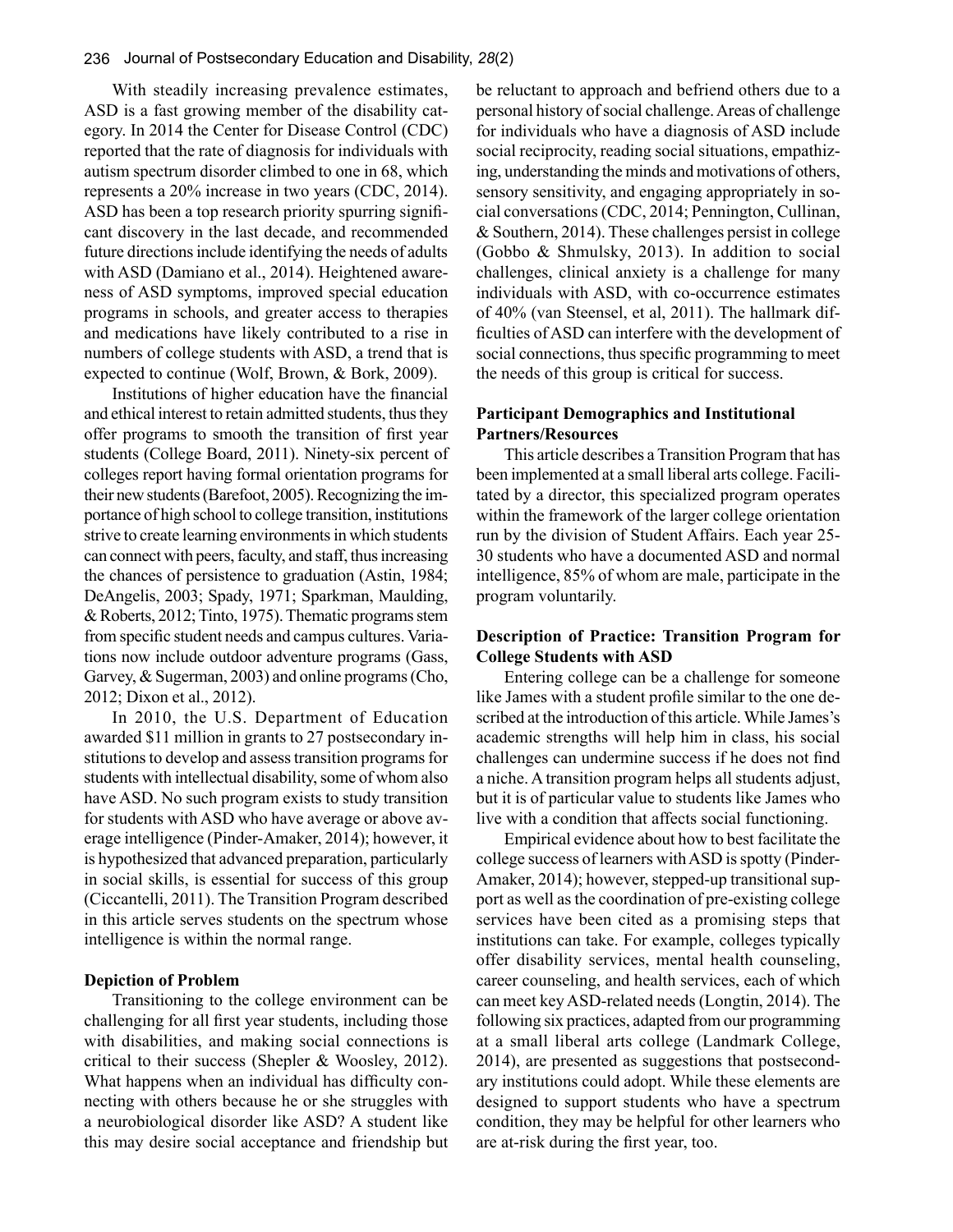#### **Six Transition Program Practices**

- 1. Contact students and their parents before the beginning of the academic year
- 2. Acclimate small groups of students to campus early
- 3. Build alliances with parents
- 4. Select trained advisors
- 5. Predict and meet residential needs
- 6. Provide ongoing support during the first year

**Contact students and parents early.** Communicating with students before they arrive on campus can smooth the transition. Given the nature of ASD, students with this disorder may be less likely than their neurotypical peers to ask questions and discuss concerns related to the program and its expectations. Thus, it is helpful for the institution to initiate contact.

Students who enroll at the College are asked to disclose diagnosed conditions that may affect their learning. For students who self-identify as having ASD during the application process, early communication begins through the disability services office. College representatives share information and get to know students through a combination of telephone calls and online materials. This first step allows disability services to begin to coordinate resources, such as residential life, counseling, and health services, that the student will need when he or she arrives on campus.

**Orient small groups to campus early.** An early, small scale orientation in which students and families can navigate and see the campus and its support services is a critical element in the transition process for students with ASD. Allowing students and their parents to become familiar with the campus can reduce anticipatory anxiety and give students an early start in connecting with supports they may need or want. An early visit can include informational sessions on advising, wellness, residential life, as well as fun, social group-building activities.

Hiring successful students from the prior academic year to serve as orientation leaders can add credibility and perspective to orientation. In addition to acting as role models, student orientation leaders can share an insider's view on the "unwritten" social culture of the institution, potentially demystifying this aspect for new students. When possible, it may be beneficial to retain student orientation leaders to serve as mentors for students with ASD during their first year.

**Build alliances with parents.** Parent involvement in the college education of students in the millennial generation is high, and parent involvement for students

with ASD—or any learning difference—may be even greater. In *Students with Asperger Syndrome: A Guide for College Personnel,* Wolf et al. (2009) emphasize the importance of parent collaboration in the process of helping a student transition to college. Parents of students with ASD may have been advocating for their sons and daughters for years and they can provide insight and support for the transition to college (Carter, Austin, & Trainor, 2012).

Given the role that parents can—and likely will—be playing in their son or daughter's education, it may be advantageous to speak with parents of incoming students. Because ASD manifests in a variety of ways, parents can provide useful background information on the student strengths and concerns. In addition to speaking with parents about the profiles of their students, it can be helpful to offer a disabilityspecific orientation session for parents. This session can preview the successes and stumbling blocks that are typically encountered for students with ASD during the first year and highlight the resources available on campus. Federal Educational Records Privacy Act (FERPA) guidelines for confidentiality must be followed; however, there is room within these guidelines for an appropriate exchange of information between the institution and parents.

**Select trained advisors.** It is advantageous to assign students with ASD to an advisor who understands the disorder, thus it may be helpful for disability offices to collaborate with advising staff who have a background in learning disabilities, special education, education, or related fields. Advisors who are wellmatched to students who have ASD will understand how the disorder can affect academic outcomes, notice problems in their earliest stages, be willing to provide direct feedback on unconventional behavior, and encourage students to develop self-knowledge and self-advocacy skills. With increasing ASD awareness—both in academic research and in popular culture—there may be opportunities for advisors to bolster their background knowledge via speaker events, workshops, and symposia on ASD at the institution or in the wider community.

**Predict and meet residential needs.** The challenge of living in a shared space that all college students face may be magnified for students with ASD. Concerns related to the behavior of fellow residents, room cleanliness, shared bathroom space, laundry, and noise could arise for students with ASD. Because students with ASD can miss or misinterpret social cues, acclimation to the micro-culture of the residential space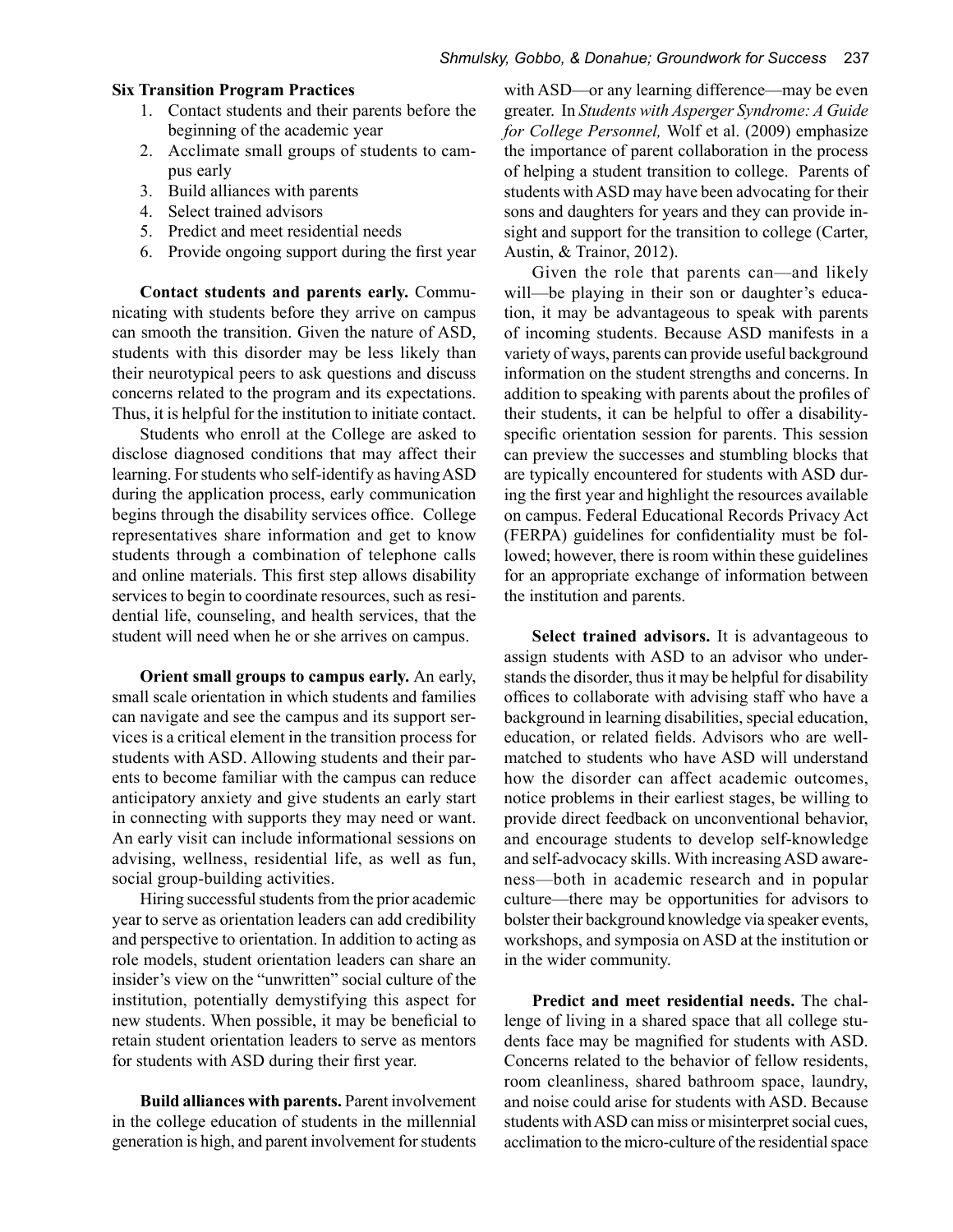can be a difficult process. Thus, steps to help undergraduates adjust to residential life norms and practices are particularly important for students with ASD. To support students with ASD during this transition, it may be beneficial to consider the following when making housing assignments:

- Sensory load: Many students with ASD experience heightened sensitivity to noise levels, types of lighting, and other stimuli. Reduced stimulation is often preferable. For example, carpeted spaces with incandescent lighting are often preferable to noisier tiled floors and fluorescent lighting.
- Roommate selection: When possible, pair students who have ASD with roommates who are able and willing to understand the manifestation of ASD. If the roommate possesses strong communication skills, the negotiation of minor issues like moving furniture, bedtimes, noise level, and other living space decisions will be smoothed.
- Severity of symptoms: While it is often preferable and practical to assign a student with ASD to room with another student, a single room may be considered for those students with the most intense symptoms. Singles can minimize the social stress of navigating close living relationship; however, this may not represent the optimal opportunity for social growth. Thus, the assignment of singles is best made on a case-by-case basis.
- Experience of residential staff: If possible, assign students to a residence hall with staff who have experience recognizing and working with ASD-related behavior.

**Provide ongoing support during the first year.** In addition to the previous five suggestions that happen early in a student's transition to campus, it is beneficial to extend support after orientation to enhance the student's likelihood of a successful first year. If the institution offers organizational support, it may be possible to provide mentoring from students trained in the needs of students with ASD and to offer ongoing evening sessions on topics germane to the needs of students with ASD. "Television coaching" was used effectively to teach social skills to college students with ASD (Trammel, 2013) and digital resources could be used to develop and reinforce students' social skills year-round. Requiring less time and support, the disability office can compile a list of instructors who use a universal design approach to teaching and learning and counselors who specialize in working with individuals with ASD, learning differences, and anxiety—this low-cost option may help students on the spectrum find useful campus resources that already exist.

### **Evaluation of Observed Outcomes**

Although formal assessment has not been completed, the Transition Program described in this article has shown promising outcomes in terms of supporting students. In the first year, 30 students participated in the orientation program and their academic performance was tracked. Twenty-seven (90%) completed the first year and were eligible to enroll in the second year. For the same time period, 84% of all first year students at the institution completed year one. The cumulative first year GPA for participants in the Transition Program was 2.74, which was higher than the overall GPA of 2.58 for first year students at the institution. Thirteen participants earned a GPA of 3.0 or greater; 10 earned a GPA between 2.0 to 2.99; and four earned a GPA below a 2.0, which placed them on academic probation. These descriptive data indicate that students in the Transition Program achieved academic success at a level that was similar to their peers at the institution.

Anecdotally, students with ASD, their parents, and instructors at the College voiced satisfaction about the Transition Program. The institution has renewed the program after its first two years and early figures suggest that participating students are retained at a rate that meets or exceeds their peers at the institution.

A systematic research study is underway at the College to identify factors related to success for college students with ASD. The results of that investigation will contribute to knowledge about the transitional needs of this group and allow further refinements to the Transition Program. Specifically, investigators are correlating the executive function, anxiety, attentional, and intellectual profiles of incoming first year students who have ASD with their academic success in their first year of college. The goal of this research is to clarify successful and at-risk profiles within the college-bound ASD population so that services can be improved. For example, researchers intend to determine whether a clinical level of anxiety predicts academic success or failure for students with ASD. If anxiety predicts failure, then it would be important to increase screening and treatment services. If, however, anxiety is unrelated to academic performance, then institutional resources may be better used elsewhere. It is hoped that this discovery research will enable postsecondary institutions, families, and educational consultants to craft more effective transition plans for neurodiverse learners.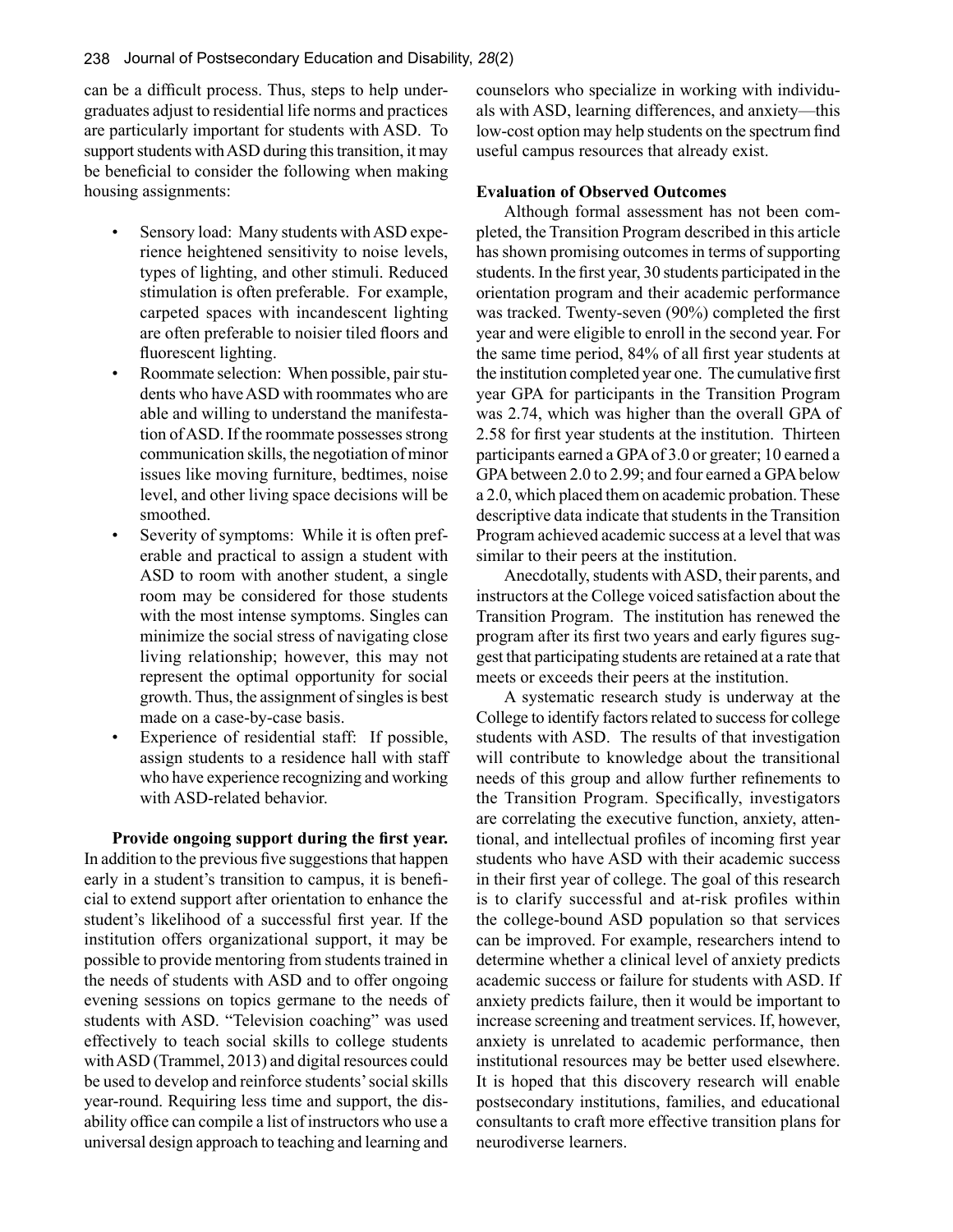#### **Implications and Portability**

Providing specialized programs to support the transition to college for students with ASD requires financial support, time commitment, and resolve on the part of institutions and its members. The primary outcome could be increased retention and graduation of admitted students with ASD. This article contains practical suggestions for facilitating students' transition to college that can be adapted for different levels of institutional support. An interested faculty member or advisor may adopt one or two practices from these suggestions—or an institution may use the model described here as a launching point for its own full-scale ASD transition program.

From philosophical and practical standpoints, it is in the best interest of colleges and universities to provide programming that supports the successful transition of students with ASD. Ideals of access to a liberal education for all pervade the culture of colleges and universities in the U.S., which are often at the forefront of movements to expand access for historically marginalized groups. Thus, it makes sense for postsecondary institutions to ensure that all inquiring minds with cognitive potential can achieve success inside their doors. On the practical side, retention is a significant cost saver to the institution. Keeping a student in college until he or she graduates generally costs less than recruiting a new student to replace one who has left (Ackerman & Schribrowsky, 2007-2008). Strong retention rates are an excellent indicator that the institution delivers adequate services to its students, thus strengthening the reputation and appeal of the institution.

# **References**

- Ackerman, R., & Schribrowsky, J. (2007-2008). A business marketing strategy applied to student retention: A higher education initiative. *Journal of College Student Retention, 9*(3), 307-336.
- American Psychiatric Association. (2013). *Diagnostic and statistical manual of mental disorders* (5th Edition). Washington, DC: Author.
- Astin, A. W. (1984). Student involvement: A developmental theory for higher education. *Journal of College Student Personnel, 25*(4), 297-308.
- Barefoot B. O. (2005). Current institutional practice in the first college year. In M.L. Upcraft, J. N. Gardner, & Barefoot, B. O (Eds.), *Challenging and supporting the first-year student: A handbook for improving the first year of college* (pp. 47-43). San Francisco: Jossey- Bass.
- Carter, E. W., Austin, D., & Trainor, A. A. (2012). Predictors of post-school employment outcomes for young adults with severe disabilities. *Journal of Disability Policy Studies, 23*, 50 – 63. doi: 10.1177/1044207311414680
- Centers for Disease Control and Prevention. (2014). Prevalence of autism spectrum disorder among children aged 8 Years — Autism and developmental disabilities monitoring network, 11 sites, United States, 2010. (J. Baio, Ed.) *Surveillance Summaries 63*(SS 02), 1-21.
- Cho, M. (2012). Online student orientation in higher education: a developmental study. *Educational Technology Research and Development, 60*(6), 1051-1069.
- Ciccantelli, L. A. (2011). College navigation for students with autism spectrum disorder: The need for advanced preparation. *Global Education Journal, 2*, 53-63
- The College Board (2011). How four-year colleges and universities organize themselves to promote student persistence: The emerging national picture. (Report). *The College Board Advocacy and Policy Center.* Retrieved from, https://cerpp. usc.edu/files/2013/10/PASandCERPP-Four-YearStudentPersistenceReport.pdf
- Damiano, C. R., Mazefsky, C. A., White, S. W., & Dichter, G. S. (2014). Future directions for research in autism spectrum disorders. *Journal of Clinical Child and Adolescent Psychology, 43*(5), 828-843.
- DeAngelis, S. (2003) Noncognitive predictors of academic performance: Going beyond the traditional measures. *Journal of Allied Health, 32*(1), 52-57.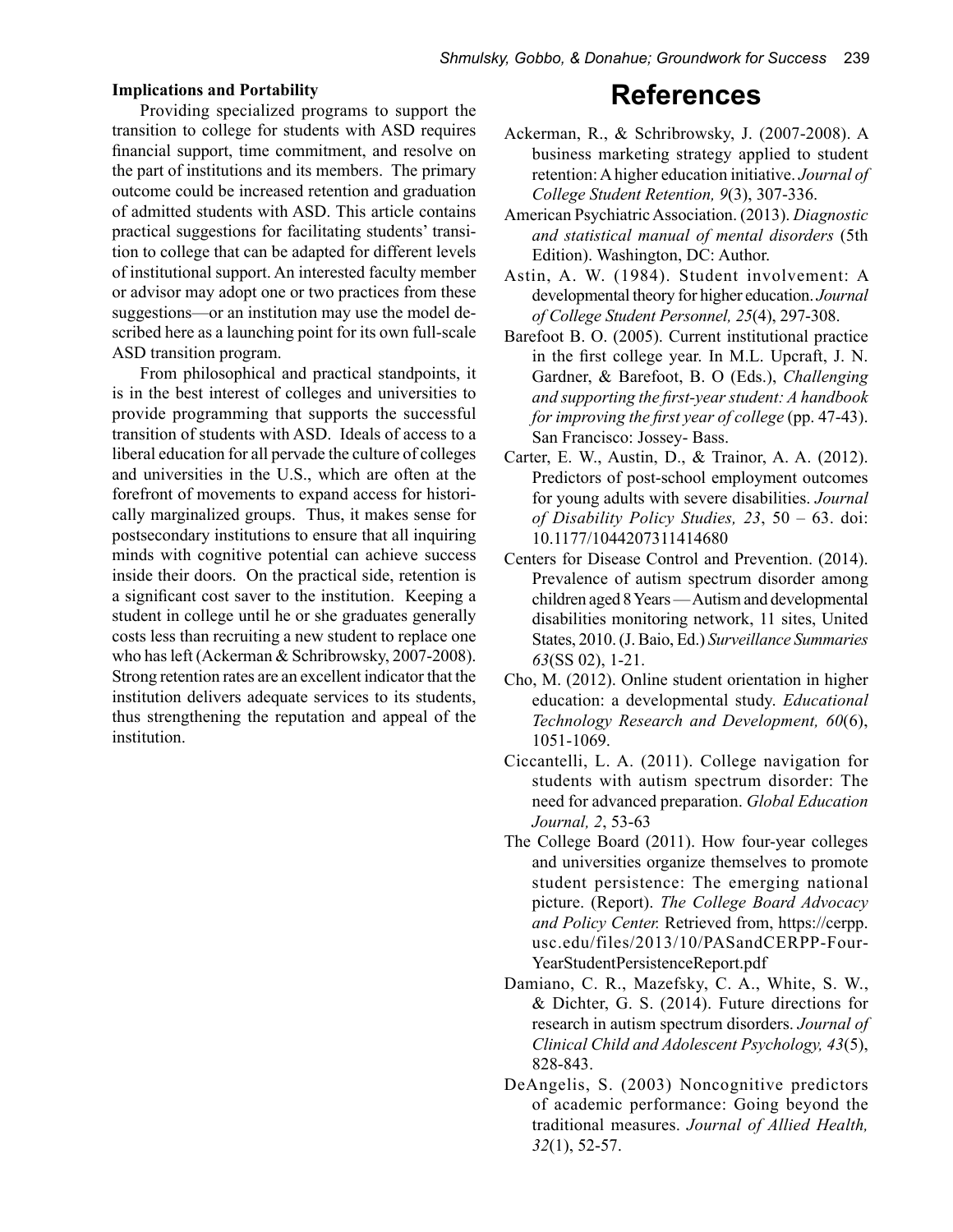- Dixon, M., Beveridge, P., Farrior, C., Williams, B., Sugar, W., & Briwn, A. (2012). Development of an online orientation for an instructional technology masters program. *Techtrends, 56* (6) 44-48.
- Gass, M. A., Garvey, D. E., & Sugerman, D. A. (2003). The long-term effects of a first-year student wilderness orientation program. *Journal of Experiential Education, 26*(1), 34-40.
- Gobbo, K. ,& Shmulsky, S. (2013). Faculty experience with college students with autism spectrum disorders: A qualitative study of challenges and solutions. *Focus on Autism and Other Developmental Disabilities,* 1088357613504989, first published on October 14, 2013.
- Landmark College (2014). *ASD support services.*  Retrieved from, http://www.landmark.edu/ campus-life/vice-president-for-student-affairs/ asd-program/
- Longtin, S. E. (2014). Using the college infrastructure to support students on the autism spectrum. *Journal of Postsecondary Education and Disability, 27*(1), 100-121.
- Newman, L., Wagner, M., Knokey, A.-M., Marder, C., Nagle, K., Shaver, D., Wei, X., with Cameto, R., Contreras, E., Ferguson, K., Greene, S., and Schwarting, M. (2011). The post-high school outcomes of young adults with disabilities up to 8 years after high school. A report from the National Longitudinal Transition Study-2 (NLTS2) (NCSER 2011-3005). Menlo Park, CA: SRI International. Retrieved from, www.nlts2.org/reports/
- Pennington, M. L., Cullinan, D., & Southern, L. B. (2014). Defining autism: Variability in state education agency definitions of and evaluations for autism spectrum disorders. *Autism Research and Treatment*, 2014: 327271. Retrieved from http://www.ncbi.nlm.nih.gov/pmc/articles/ PMC4060325/.
- Pinder-Amaker, S. (2014). Identifying the unmet needs of college students on the autism spectrum. *Harvard Review of Psychiatry, 22*(2), 125-137.
- Rivet, T. T., & Matson, J. L. (2011). Review of gender differences in core symptomology in autism spectrum disorders. *Research in Autism Spectrum Disorders, 5*, 957-976.
- Shepler, D. K., & Woosley, S. A. (2012). Understanding the early integration experiences of college students with disabilities. *Journal of Postsecondary Education and Disability, 25*(1), 43-60.
- Spady, W. G. (1971). Dropouts from higher education: Toward an empirical model. *Interchange 2*, 38-62.
- Sparkman, L. A., Maulding, W. S., & Roberts, J. G. (2012). Non-cognitive predictors of student success in college. *College Student Journal, 46*(3), 642-652.
- Tinto, V. (1975). Dropout from higher education: Toward an empirical synthesis of recent research. *Review of Educational Research, 45*, 89-125.
- Trammell, J. (2013). Modeling positive behaviors for postsecondary students with Autism/Asperger's: The use of "television coaching." *Journal of Postsecondary Education and Disability, 26*(2), 98-103.
- U.S. Department of Education. (2010). *U.S. Secretary Duncan announced 10.9 million in awards under new programs that help students with intellectual disabilities transition to postsecondary education.* Retrieved from, http://www.ed.gov/ news/press-releases/us-secretary-educationduncan-announces-109-million-awards-undernew-programs-he
- van Steensel, F. J., Boegels, S. M., Perrin, S. (2011). Anxiety disorders in children and adolescents with autistic spectrum disorders: A meta-analysis. *Clinical Child and Family Psychology Review, 14*(3), 302-317.
- Wolf, L. E., Brown J.T., & Bork, R. K. (2009). *Students with Asperger Syndrome: A guide for college personnel.* Shawnee Mission, KS: Autism Asperger Pub. Co.